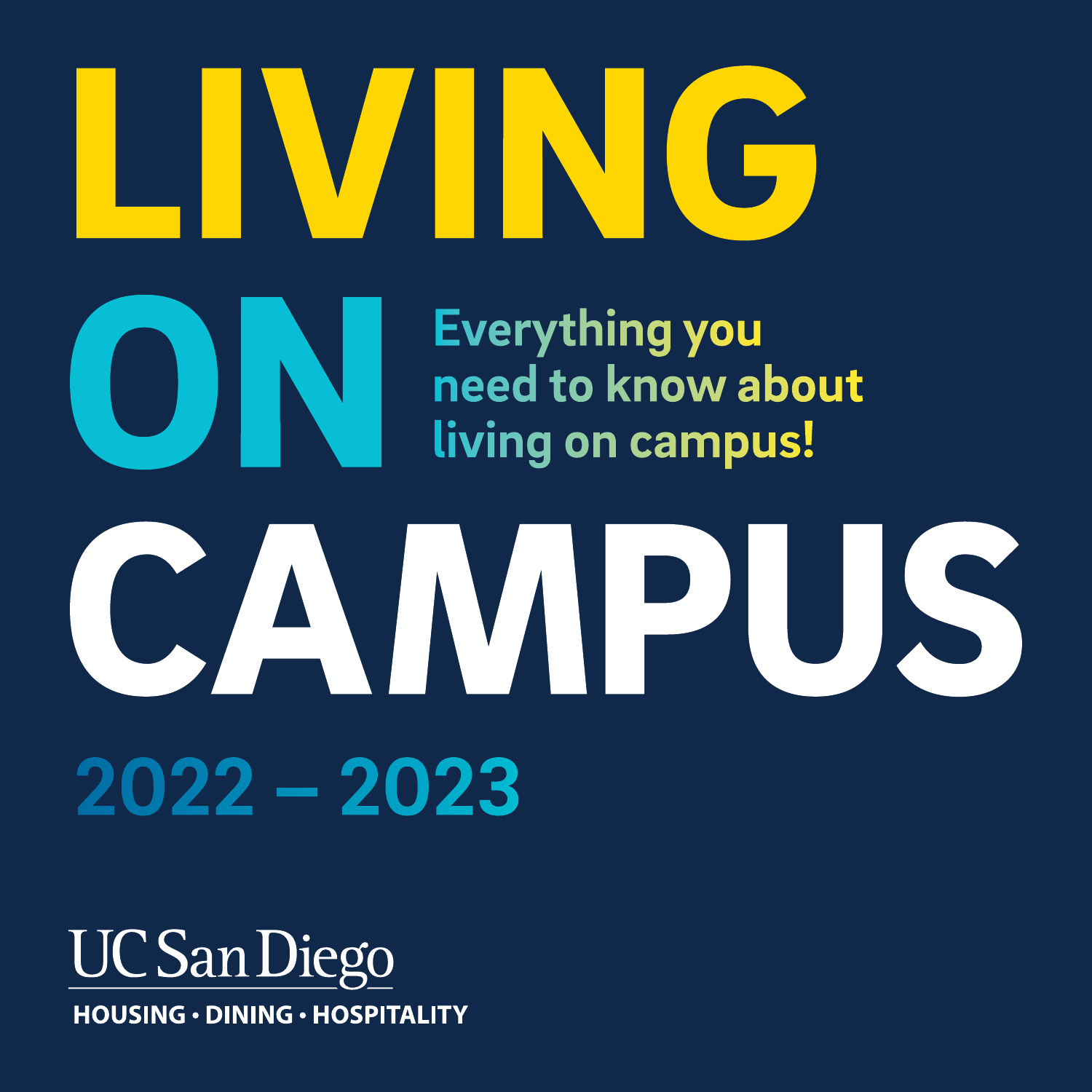On behalf of Housing, Dining and Hospitality at UC San Diego, congratulations on your acceptance to the university!

You are about to embark on an incredible journey, and your academic career will be transformative. As a firstgeneration college graduate, I truly understand the support needed for students who are transitioning to university life.

That's why we're here for you. In continued support of UC San Diego students, on-campus housing communities remain open and operational. All decisions are led by consideration of the health and safety of students, employees and local communities. With exceptional direction from our campus health experts and in alignment with government guidance, the HDH team continues to swiftly

I invite you to explore the amenities your housing and dining package includes and see how living on campus will enhance your overall UC San Diego experience. You can also learn more by visiting our website at hdh.ucsd.edu.

adapt to ever-evolving circumstances, allowing us to stay open since the pandemic began.

Your focus should be on the main reason you're at UC San Diego: to have a world-class academic experience. Our housing program includes well-designed living spaces with engaging programming. Our unique dining program has something for everyone, including the largest halal-certified residential dining facility in the nation, certified kosher menus and a wide array of vegan options.

**With Triton pride,**

Hernlote-Kaveri



## APPLY FOR HOUSING

#### Housing Application

The housing application is FREE and EASY. Only students who have accepted their Offer of Admission to UC San Diego may apply for housing. Information regarding the 2022–2023 Incoming Student Housing Application Process will be available on your Triton Checklist. Please allow 24–48 hours after accepting the Offer of Admission to access your checklist at tritonchecklist.ucsd.edu.

#### Apply by your housing application deadline.





Another important step on your Triton Checklist is to activate your UC San Diego email account under the "Your UC San Diego Email" section. Important housing information and reminders will be sent to this email account.

It is very important to check your housing status regularly in the Housing Portal.



Hemlata Jhaveri *Executive Director of Housing, Dining and Hospitality (HDH)* 

**Please note** that your application date will have no bearing on housing assignment placements.

Visit: hdhughousing.ucsd.edu for more information



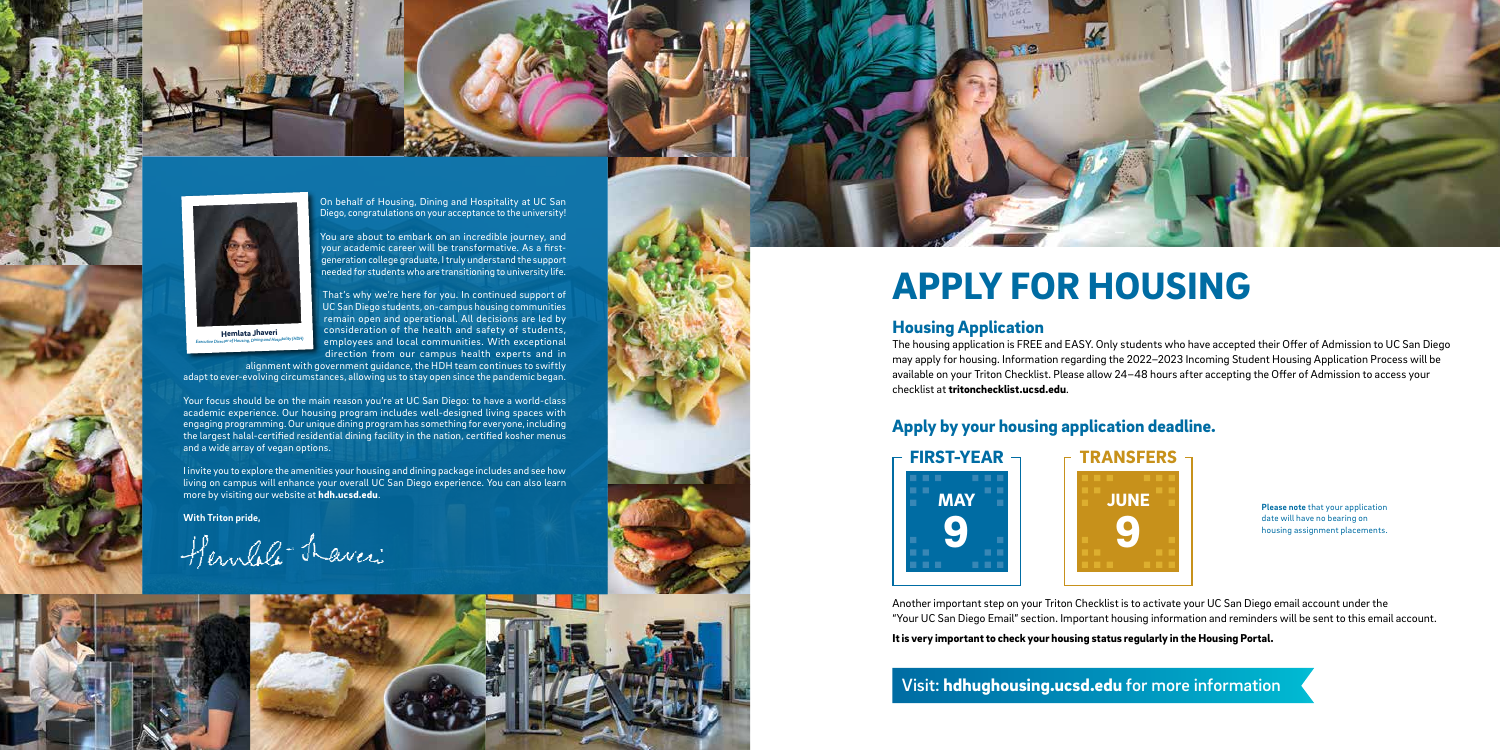## ASSIGNMENTS / ROOM & BOARD RATES

#### Estimates for 2022–2023

#### **Assignments**

Incoming first-year housing assignments begin in the residence halls and apartments in the student's college of registration, then continue into other on-campus housing areas.

Incoming transfer housing assignments will begin at Pepper Canyon East and Rita Atkinson Residences, and then continue into other on-campus housing areas.

Fluctuations in undergraduate housing, enrollments, or recommendations by public health officials may affect housing placements.

Students will find out their room assignment in late August.

If you need a medical housing accommodation, it is imperative that you apply for housing by your deadline AND contact the Office for Students with Disabilities (OSD) immediately. If you have questions about Medically Based Housing Accommodations, please contact our Housing Liaison at 858.534.8567 or housingliaison@ucsd.edu.

#### Estimated Room and Board Rates 2022-2023

Your housing contract cost includes the room you are assigned and the dining plan you choose. Check your inbox for more information about dining services—coming soon!

#### Residence Halls

| \$15,606<br>1514.468 | <b>Single Room</b> | <b>Double Room</b> |  |
|----------------------|--------------------|--------------------|--|
|----------------------|--------------------|--------------------|--|

#### Apartments

| <b>Single Room</b><br>\$16,086 | <b>Double Room</b><br>\$14,948 |  |
|--------------------------------|--------------------------------|--|
|                                |                                |  |

#### Medical Housing Accommodations

#### Family Housing

Family housing is available in our Graduate and Family Housing Communities for students in a committed relationship or who have children. Students will need to indicate need for family housing through the Housing Portal. Those who reply "yes" to the family housing question via the Housing Application process will receive an email with more information.



## THE WHOLE PACKAGE

#### Your housing package includes all of this!

#### Next Steps...

<u>iiii</u>

 $\rightarrow \bullet \bullet$ 



Apply for housing by the deadlines.

- First-year students: May 9 Transfer students: June 9
	-

#### Housing contract process\* will begin:

• First-year students: Mid-May • Transfer students: Early-June

\*Only students who meet the admissions and housing application deadlines will be able to move forward onto the Housing Contract Process.



#### Your signed contract and \$450 housing prepayment is due:

• First-year students: May 31 • Transfer students: June 24

|                              | Wi-Fi                                       |    | <b>Dining Plan with Special Events</b>                     |
|------------------------------|---------------------------------------------|----|------------------------------------------------------------|
| `න්                          | Housekeeping<br>(including toilet paper)    |    | <b>Access to a Registered Dietitian</b>                    |
| $\tilde{\tilde{\mathbf{x}}}$ | <b>Utilities</b>                            | ۳٢ | <b>Community Kitchens</b><br>(not in all neighborhoods)    |
|                              | <b>Cable Television</b>                     | ≞  | <b>Cooking Demonstrations</b>                              |
| Ó.                           | <b>Maintenance Services</b>                 | H  | <b>Residence Life Services</b><br>and Programming          |
| Ø                            | <b>Security</b><br>(including walk escorts) |    | <b>Study Spaces</b>                                        |
| $\ddot{\bullet}$             | <b>Access to Laundry Facilities</b>         | ௸  | <b>Bicycle Lockers</b><br>(available for rent: \$20/month) |
|                              |                                             |    |                                                            |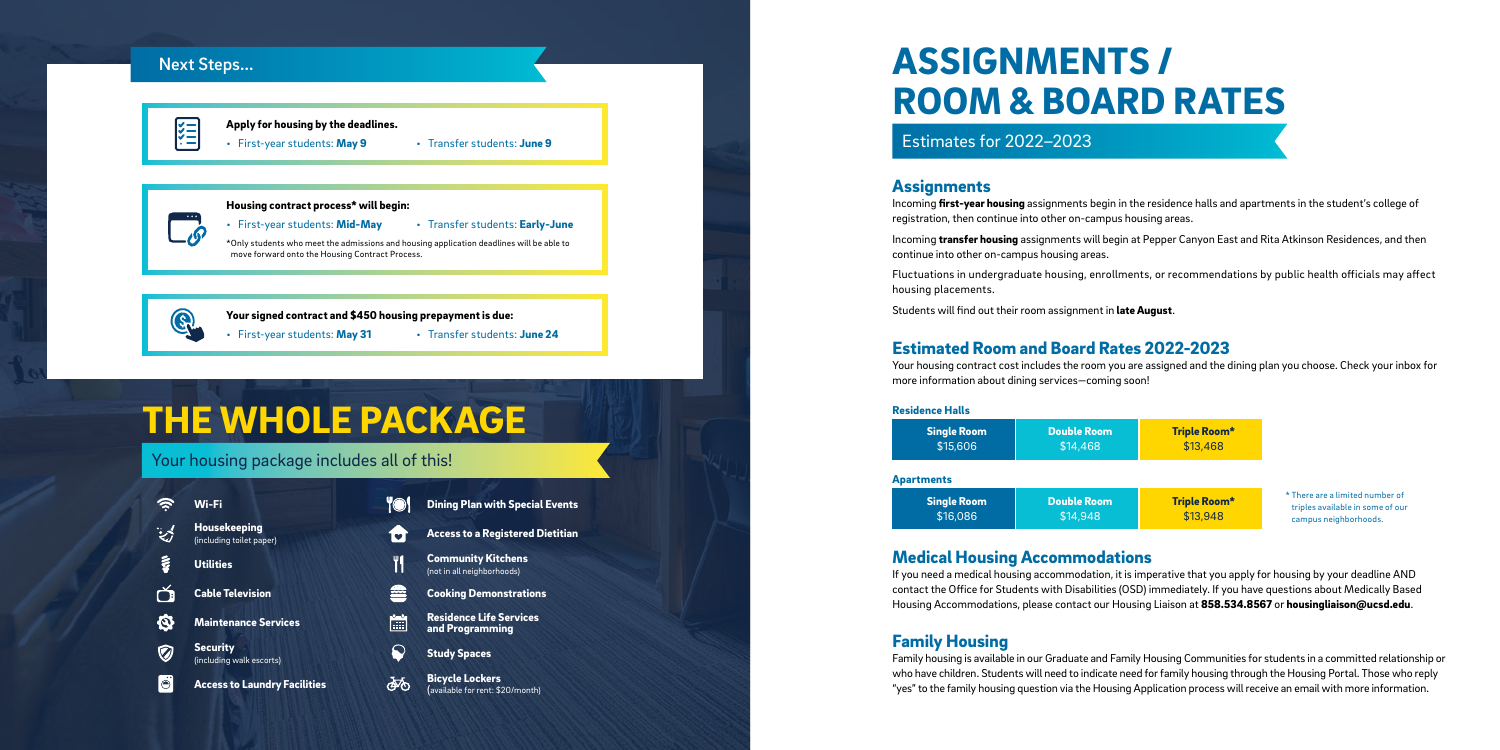UC San Diego Dining Services is committed to the health and safety of our students, faculty and staff. We are following guidelines set by local, state and national health officials and we are consistently evolving to meet current county health guidelines.



## **TRITON 2 GO**

### DINING ON CAMPUS

Your housing package includes all of this!

#### Dining Options

Your housing contract includes a flexible dining plan! Satisfy culinary cravings at multiple eateries across campus – casual dining facilities, specialty restaurants, and grocery shopping at retail markets. With vegan, vegetarian, certified kosher, and halal items offered daily, there is truly something for every appetite!

#### Specialty/Medically Necessitated Diets

Whether your special diet is medically necessitated or a cultural/lifestyle choice, you have access to an on-site Registered Dietitian who will assist you in your daily menu planning needs.

The Triton2Go mobile ordering app is the easiest way to order from HDH dining locations. Customize items, get access to secret menus, and receive alerts when your order is ready. Plus, you can join the Loyalty Program to win prizes! Learn more on the dining section of hdh.ucsd.edu.

Individuals with medical conditions who require specific dietary accommodations should first contact the Office for Students with Disabilities (OSD) as early as possible at osd.ucsd.edu. Once registered with OSD, our Registered Dietitian will meet with you to set up an individualized plan, assuring your nutritional needs are supported.

#### How Dining Dollars Work

Dining dollars are linked to your campus ID card, and can be used in all Dining Services restaurants and markets. Each purchase is automatically deducted from your account balance- like a bank debit card. The various dining plans are designed to be flexible and low cost, and will not support 3 meals a day, 7 days a week.

#### Mobile Ordering App

#### Employment

#### Looking for a GREAT job?

There are loads of job opportunities with Dining Services that are perfect for those with hectic schedules. Student employees are able to work days, nights, and weekends between 9 and 19 hours per week, at HDH Dining locations across campus.